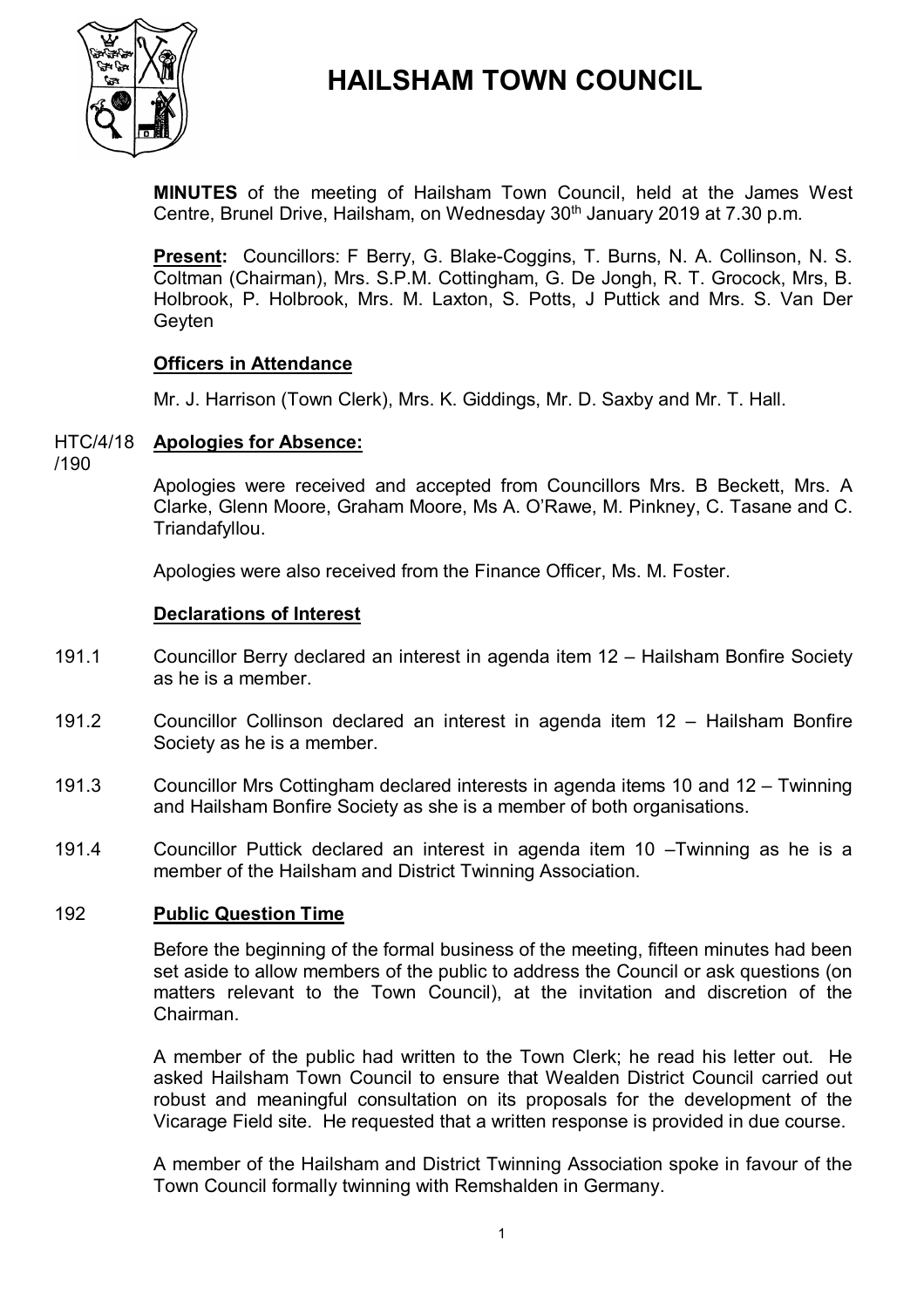A member of the public asked for an assurance that the Neighbourhood Plan would proceed and was advised that it would.

# 193 **Chairman's Update**

The Chairman said that he was grateful that so many councillors and members of the public attended the Remembrance Day service at the War Memorial on  $11<sup>th</sup>$ November, particularly as it commemorated the centenary of the end of the First World War.

The Chairman was sorry to report the passing of Paul Tack, who has been an active member of the community, particularly in Hailsham East.

# **Confirmation of Minutes**

- 194.1 Councillor Berry said that the minute on the Judicial Review on the 9<sup>th</sup> January 2019 was inaccurate as Councillor Glenn Moore was the Vice Chairman of the Planning and Development Committee, not the Chairman as recorded.
- 194.2 **RESOLVED** that the minutes and reports of the meeting of Hailsham Town Council held on 21<sup>st</sup> November 2018 (Ref HTC/18//174-189) and the extraordinary meeting held on  $9<sup>th</sup>$  January 2109, as printed, circulated and amended, may be taken as read, confirmed as a correct record, and signed by the Chairman.

### 195 **Committee Recommendations to Council**

Members were asked to consider the following recommendation made by committees, which were outside of their terms of reference or were otherwise resolved as recommendations to full council:

# **Strategic Projects Committee – 12th December 2018 – Hailsham Cemetery**

- 196.1 The Communities Committee had resolved to recommend to Council that £1060 be allocated from general reserves to carry out the recommendations contained in Councillor Potts' report in respect of the removal of the shed and upgrading the New garden of Remembrance at Hailsham Cemetery.
- 196.2 **RESOLVED** to allocate £1060 from general reserves to carry out the recommendations contained in Councillor Potts' report in respect of the removal of the shed and upgrading the New garden of Remembrance at Hailsham Cemetery.

# 197 **Neighbourhood Plan Committee**

#### **RESOLVED** to:

a) note the minutes of the Neighbourhood Planning Committee meeting held on  $13<sup>th</sup>$ December 2018, and

b) approve the Neighbourhood Plan Committee's delegated authority up to the next Town Council meeting.

# **Football Provision in Hailsham**

198.1 Councillor Mrs Van Der Geyten presented a report on provision of football in Hailsham following her meetings with various organisations.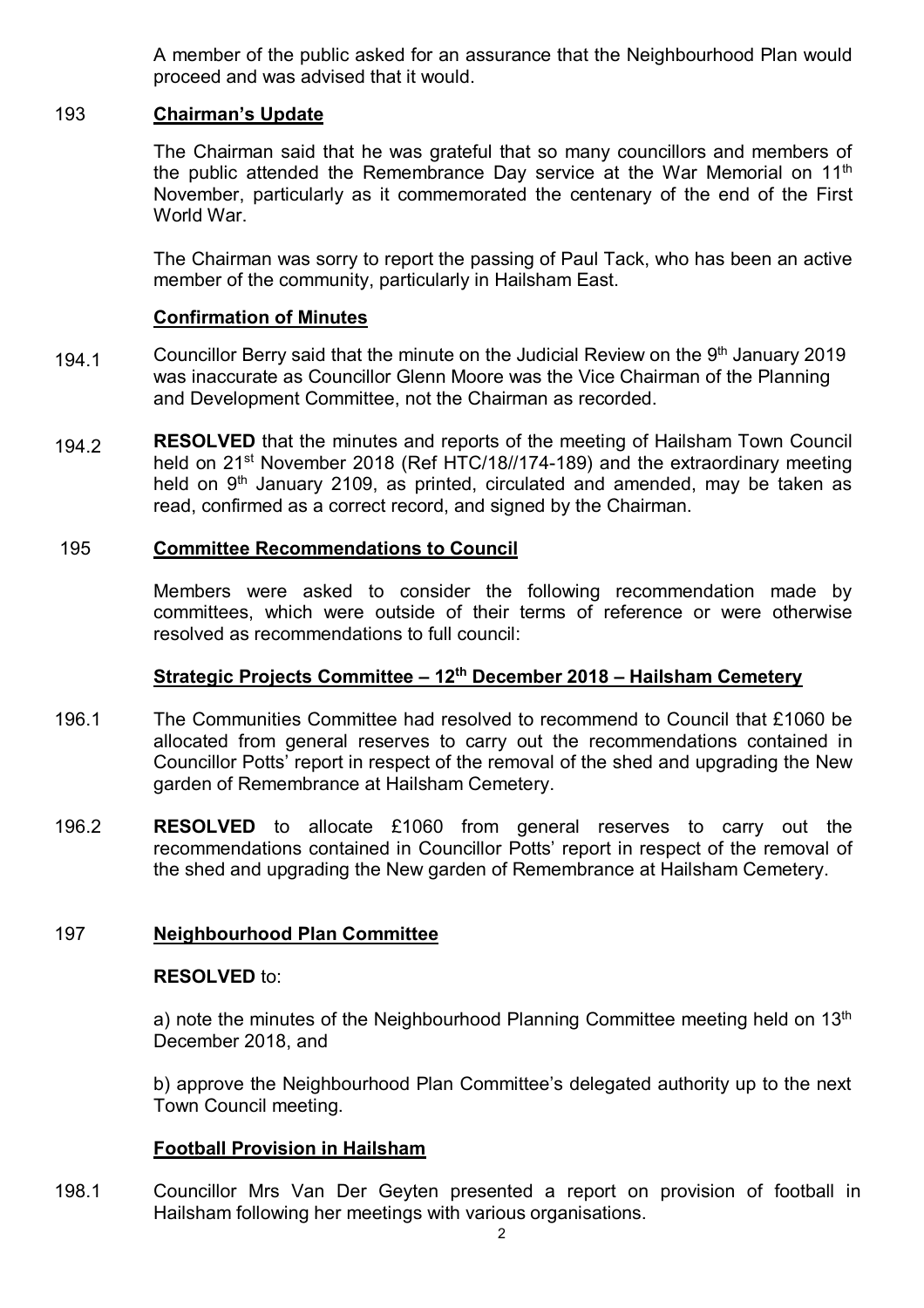198.2 Councillor Mrs Van Der Geyten said that following this meeting she would be resigning as a Hailsham Town because her circumstances had changed.

> Members thanked Councillor Mrs Van Der Geyten for her report on football provision and for her work as a councillor.

### **Report of the Independent Wealden Parish Remuneration Panel 2019/20**

199.1 Members were asked to consider the report and recommendations of the Wealden Parish Remuneration Panel and their implications for Hailsham Town Council.

> The Report of the Independent Wealden Parish Remuneration Panel for 2019/2020 recommended an increase of 2% to all basic and chairman's allowances meaning that as Hailsham Town Council remains in band level 3, the basic allowance would rise to £1,286 pa and the Chairman's allowance would rise to £1,776 pa. There would also be increases to travelling allowances and subsistence allowances.

> On being put to the vote it was agreed to accept the Report of the Independent Remuneration Panel for 2019/20, in its entirety by 12 votes to 2.

- 199.2 **RESOLVED** to accept the Report of the Independent Remuneration Panel for 2019/2020.
- 199.3 Councillors Puttick and Mrs Van Der Geyten requested that their votes against the recommendations be recorded.

#### **Twinning**

200.1 Members were asked to consider a request from the Hailsham and District Twinning Association to officially twin with Remshalden in Germany.

> The Town Clerk and members said that he had concerns over the extra burden it would put on staff and asked members to take this into consideration. Councillor Puttick said there would be no additional work as the Twinning Association would be undertaking it.

200.2 **RESOLVED** that the Town Clerk meets with the Twinning Association to talk about the issues and report back to the Town Council meeting in March 2019.

#### **Christmas Lighting Contract**

- 201.1 Members were asked to reconsider the recommendation from the Communities Committee, as deferred from the meeting of the Town Council on 26<sup>th</sup> September 2018.
- 201.2 **RESOLVED** to extend the Christmas lighting contract with Mr G Osborne for a further year, to Christmas 2019 at a cost of £10,304. The Christmas lighting contract to then be reviewed for Christmas 2020.
- 201.3 **RESOLVED** that up to £6,350 for the purchase of icicle lighting be taken from the Festivities budget.
- 201.4 Councillor Berry requested that his opposition to the proposals be recorded.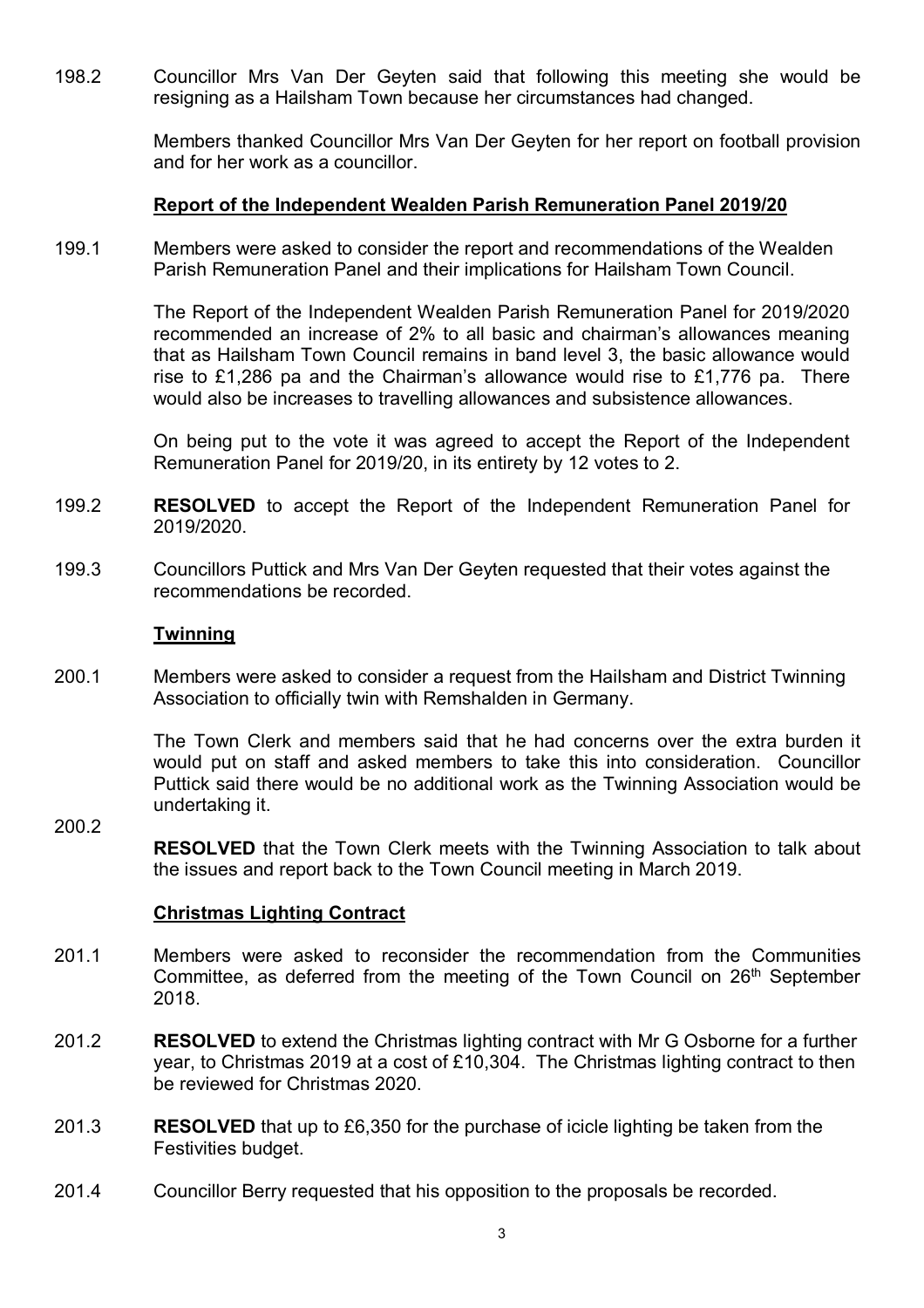# **Hailsham Bonfire Society**

202.1 The Town Clerk said he had received a proposal from the Hailsham Bonfire Society to use the Western Road Recreation Ground for the bonfire event. They would ensure that the event would have minimal impact on the recreation ground.

> Councillor Blake-Coggins said that he was meeting representatives from the Bonfire Society to discuss the possibility of using the Maurice Thornton Playing Field for the event.

202.2 **RESOLVED** to refer and delegate this matter to the Strategic Projects Committee.

# **Grit Box**

The Town Clerk stated that a request had been received from a resident of Cuckmere Close to provide an additional grit box.

**RESOLVED** not to provide an additional grit box in Cuckmere Close.

### **Motion 164**

203.1 Members were asked to consider the following motion as submitted to the Town Clerk in accordance with Standing Order No. 2 by Councillor Gavin Blake-Coggins, who proposed the motion that:

> *Since the recent confirmation by Wealden District Council that the original site allocation in Reef Way for a sixth form college has been reallocated:*

- *a) Hailsham Town Council now fully supports Hailsham Forward's and Hailsham Active's proposal that a sixth form for Hailsham Community College is established on the former Firstfields/ambulance station site in London Road*
- *b) Hailsham Town Council formally writes to both Wealden District Council as planning authority and East Sussex County Council as land owner of the proposed site and education authority to request that the site is preserved for the future use as a sixth form college for Hailsham.*

The motion is seconded by Councillor Alexa Clarke.

- 203.2 The Town Clerk declared an interest a he is a governor of Hailsham Community College.
- 203.3 Following discussion, Councillor Puttick proposed an amendment deleting *"is established on the former Firstfields/ambulance station site in London Road,"* and replacing it with "*is established on a suitable site."*

On being put to the vote the amendment was carried by 11 votes to 3.

- 203.4 **RESOLVED** that **s**ince the recent confirmation by Wealden District Council that the original site allocation in Reef Way for a sixth form college has been reallocated:
	- a) Hailsham Town Council now fully supports Hailsham Forward's and Hailsham Active's proposal that a sixth form for Hailsham Community College is established on a suitable site.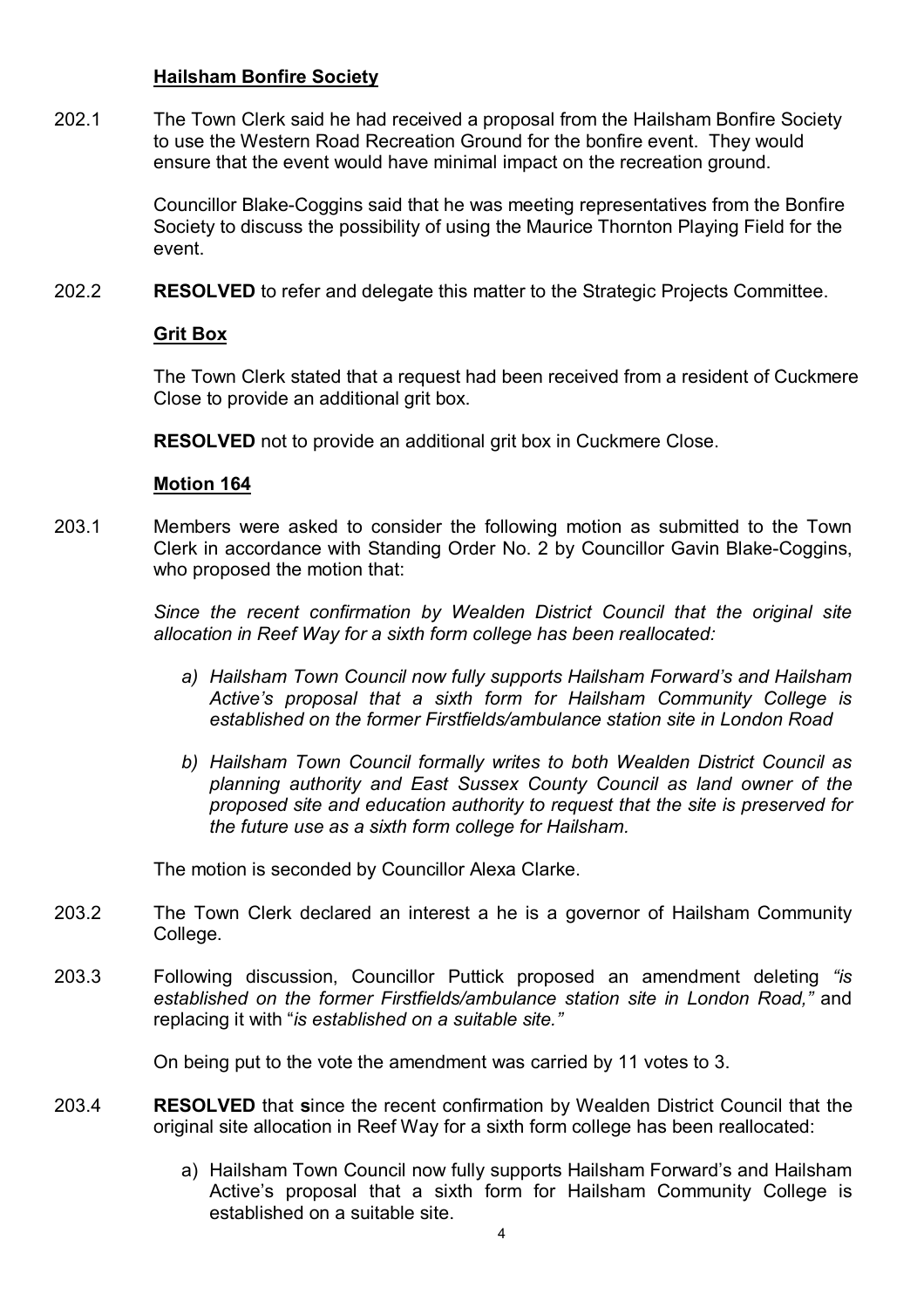b) Hailsham Town Council formally writes to both Wealden District Council as planning authority and East Sussex County Council as land owner of the proposed site and education authority to request that the site is preserved for the future use as a sixth form college for Hailsham

# **Deed of Release**

204.1 Wealden District Council had agreed a new Lease of the Hailsham Pavilion Cinema to Hailsham Pavilion Limited to extend the current term (the current lease period ends in 2027 and the new lease period extends until 2047.

> Under the original Lease of 23 October 2002 Hailsham Town Council was the guarantor in respect of the tenant's obligations in the Lease

> Therefore, the proposed Deed of Surrender will release HTC from their existing obligations under the 2002 Lease.

204.2 **RESOLVED** that the Deed of Release be formally executed and sealed using the common seal as determined by Standing Orders.

# 205 **Confidential Business**

**RESOLVED** that due to the special and confidential nature of the business about to be transacted, and possible disclosure of personal or legal information not in the public interest at the present time, the following items of business be transacted following the temporary exclusion of members of the public and press, in accordance with the Council's Standing Orders No. 1E:

- 17 Western Road Recreation Ground
- 18 Changing Places
- 19 Transfer of Land

20 Recommendation: Finance, Budget, Resources and Staffing Committee 23.10.19

The reason for exclusion is:

(b) terms of tenders, and proposals, and counter-proposals in negotiations for contracts and engagement, terms of service, conduct and dismissal of employees.

# **Western Road Recreation Ground**

206.1 The Town Clerk reported that at the Council meeting in November 2018 it was recommended that the Strategy Committee looks at the development of Western Road play area.

> Since then, an indicative figure of £105,000 had been obtained for the complete refurbishment of the play area.

206.2 **RESOLVED** to allocate up to £125,000 from S106 money for the development of the Western Road play area and refer this matter back to the Strategy Committee to obtain three quotes and go out to public consultation. A final decision is to be taken by full Council.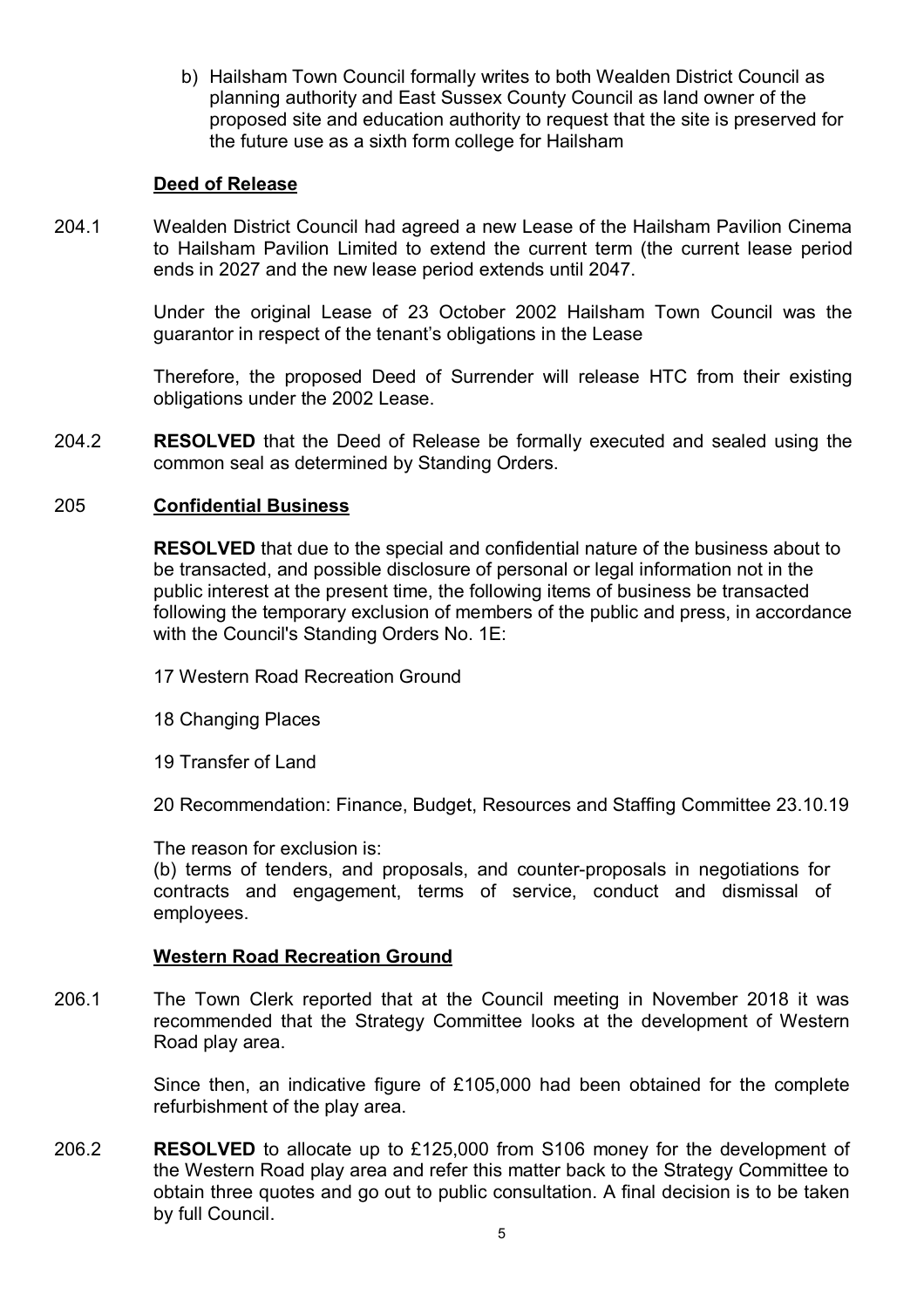# **Changing Places**

207.1 Members were asked to consider further the installation of a Changing Places facility at the James West Centre in Brunel Drive.

> The Strategy Committee had resolved at its meeting on  $8<sup>th</sup>$  December 2018 to progress the scheme on this site and await the outcome of Wealden District Council's plans for the town centre before progressing a pod there.

> Councillor Mrs Laxton spoke in favour of the proposal and pointed members to the papers included in the officer's report. She proposed allocating up to £70,000 for the scheme.

207.2 **RESOLVED** to defer a decision on progressing this item until the Council meeting in July 2019.

The resolution was carried by 8 votes to 3.

207.3 Councillor Berry requested that his opposition to the resolution be recorded and Councillors, Mrs Cottingham, De Jongh and Puttick requested that their abstentions from voting be recorded.

### **Transfer of Land**

208.1 The Town Clerk reported that at the meeting on 21<sup>st</sup> November 2018 Council had resolved that Hailsham Town Council makes an offer to Wealden District Council for the land.

Wealden District Council had since responded that they would agree to a different offer.

208.2 **RESOLVED** that the offer made to Wealden District Council at the meeting on the 21<sup>st</sup> November should stand as the final offer

# **Recommendation: Finance, Budget, Resources and Staffing Committee 23 rd January 2019**

209.1 Members were asked to consider a recommendation from the Finance, Budget, Resources and Staffing Committee regarding the role and remuneration for the Council's Communications and Public Information Officer.

> At the meeting of the F, B, R & S Committee on  $23<sup>rd</sup>$  January it was resolved to recommend to Council, following a review of the grading and job description of the CPIO, that the grading for the role is expanded to three additional scale points.

209.2 **RESOLVED** that the grading of the role of the Council's Communications and Public Information Officer is expanded by three additional scale points and that the job description be updated as reported.

#### **Precept 2019-2020**

- 210.1 Members were asked to consider the officer's report and recommendations contained in it.
- 210.2 **RESOLVED** to: